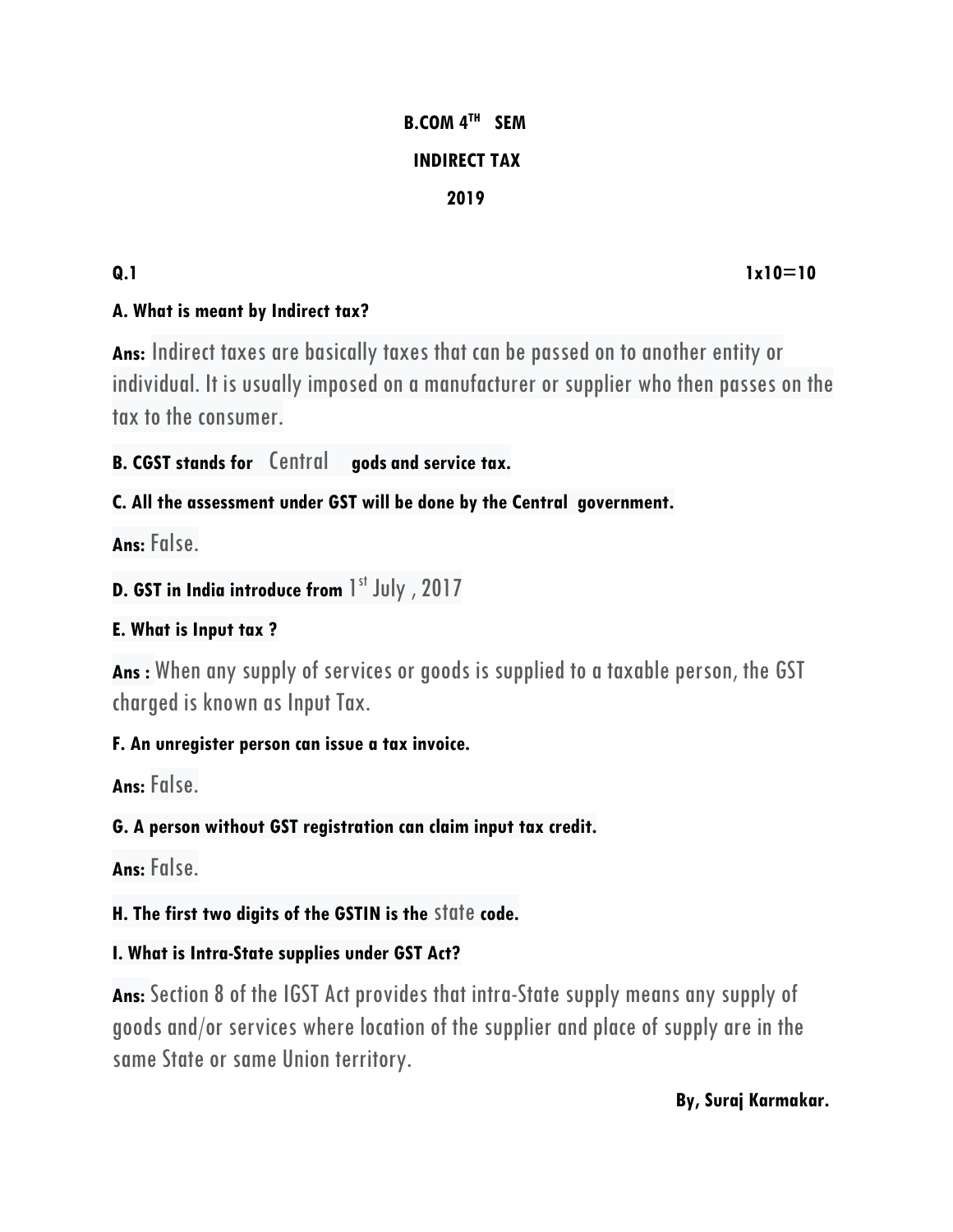**J.** Reverse **input tax credit can be allowed as refund under the GST law.**

#### **Q.2.**

#### **A. Mention two features of GST in India.**

#### **Ans:**

- Subsuming of 17 taxes at Central/States level.
- Consumption Based Tax.
- One Tax rate across the country.
- Taxable event "Supply of Goods or Services"
- No differentiation in Goods or Services
- Comprehensive tax on Goods & Services
- No tax on tax.
- Free flow of credit.
- Value Addition Tax at each stage.

#### **B. What is the Quorum of GST council meeting ?**

**Ans:** One of the total number of members of the GST council shall constitute the quorum at its meetings .At present , GST council has 31 members .Therefore , to constitute any meeting as a valid one , there should be a presence of at least 16 members.

### **C. Write two contents of taxinvoice.**

### **Ans:**

- 1. Name, address and GSTIN of the supplier.
- 2. Date of its issue.
- 3. Name, address and GSTIN or UIN, if registered, of the recipient.
- 4. HSN code of goods or Accounting Code of Services.
- 5. Description of goods or services.

#### **By , Suraj Karmakar.**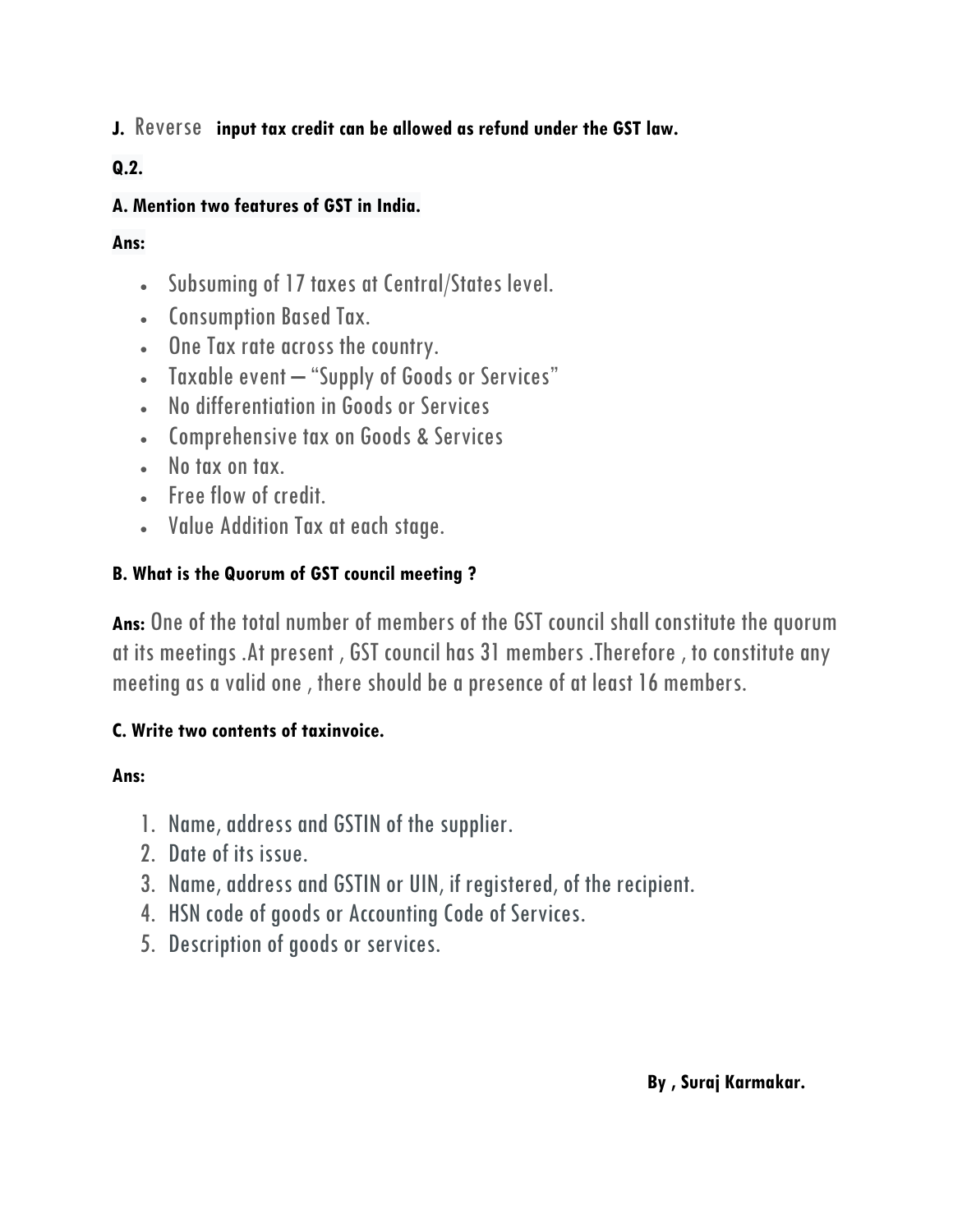#### **D. What is Aggregate Turnover?**

**Ans:** Aggregate turnover" means the aggregate value of all taxable supplies , exempt supplies, exports of goods or services or both and inter-State supplies of persons having the same Permanent Account Number, to be computed on all India basis but excludes central tax, State tax, Union territory tax, integrated tax and cess.

## **E. What is self assessment?**

**Ans:** Every person who is a registered taxable person can assess his tax liability on his or her own and furnish returns for each taxation period. GST also allows selfassessment just like the other tax liability such as VAT, Excise and Service Tax under current taxation regime. Self assessment is stated under Section 59 of the GST act.

**Q.3**

**A. Explain five advantages of GST to business.**

**Ans: follow book page no 1.26 (B.B Dam) or "[click here](https://cleartax.in/s/benefits-of-gst-advantages-disadvantages)"**

**B. What are the taxes that have been subsumed by GST?**

**Ans: follow book page no 2.10 (B.B Dam) or "[click here](https://taxmantra.com/taxes-to-be-subsumed-in-gst/)"**

**C. Explain Different contents of credit notes.**

**Ans: follow book page no 3.21 or "[click here](https://accountantnextdoor.com/what-is-credit-notes-and-debit-notes-meaning-uses-contents/)"**

**D. How to calculate Aggregate Turnover?** 

**Ans : follow book page no 4.5 (B.B Dam) or "[click here](https://www.youtube.com/watch?v=_b_s8gIQoMU)"**

**E. What are the difference between Casual taxable person and Non-resident taxable person?**

**Ans : follow book page no 4.24 (B.B Dam) or "[click here](https://www.youtube.com/watch?v=bjTaQX2hGCI)"**

**F. Mention the activities to be treated as a supply of goods.**

**Ans : follow book page no 5.12 (B.B Dam) or "[click here](https://taxworry.com/gst-model-law/schedule-ii-matters-to-be-treated-as-supply-of-goods-or-services/)"**

 **By , Suraj Karmakar.**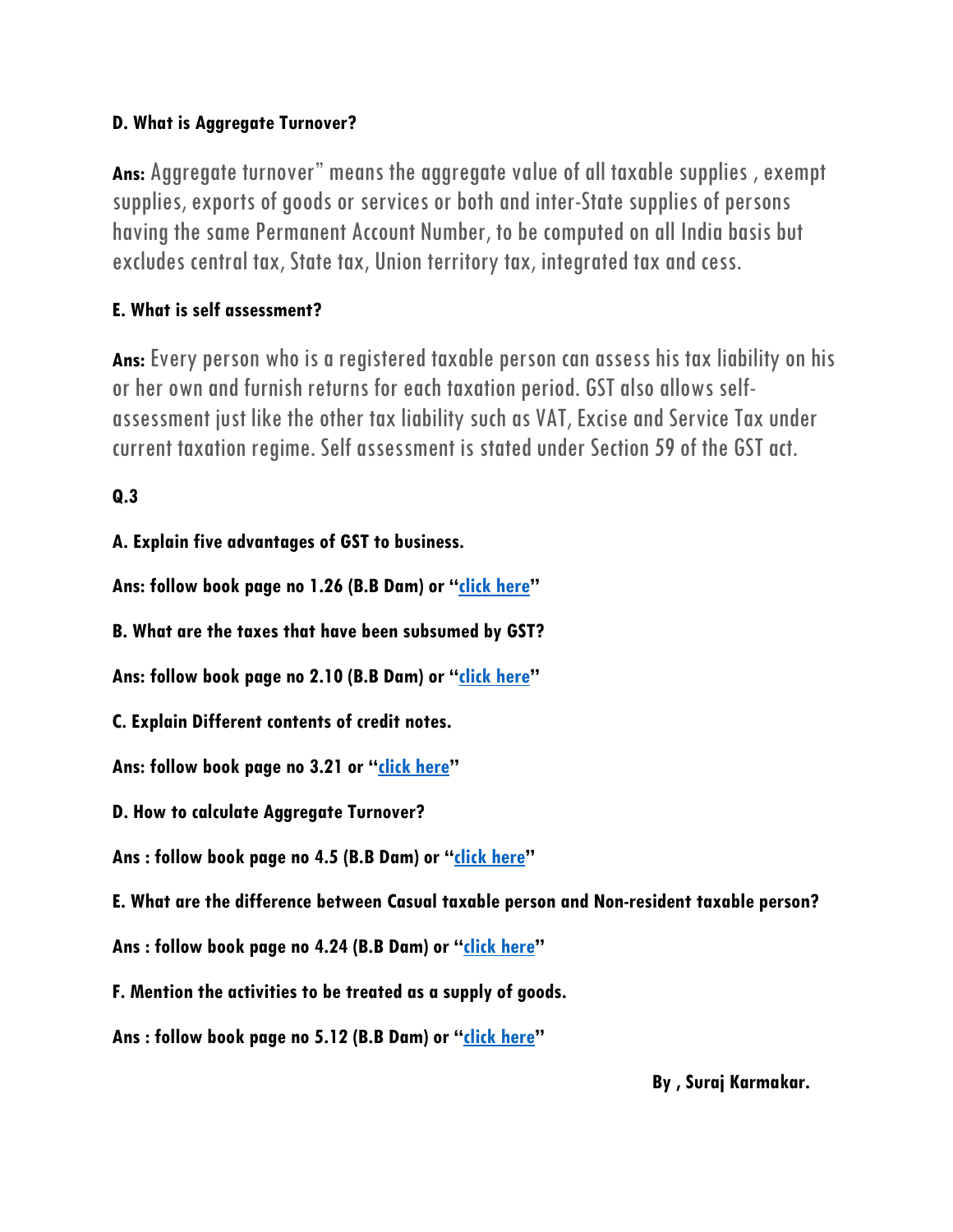**What is refund ? Can unutilized input tax credit be allowed as refund? Also mention the cases where refund will be made to the registered person instead of crediting to the fund.** 

*<u>Driverside Contract Contract Contract Contract Contract Contract Contract Contract Contract Contract Contract Contract Contract Contract Contract Contract Contract Contract Contract Contract Contract Contract Contract C*</u>

**Discuss briefly the history of GST in INDIA.** 10

Ans: for 1<sup>st</sup> question follow this link "[click here](https://quickbooks.intuit.com/in/resources/gst-center/refund-under-gst/)"

for 2<sup>nd</sup> question

HISTORY OF GST IN INDIA

 The GST journey began in the year 2000 when a committee was set up to draft law. It took 17 years from then for the Law to evolve. In 2017 the GST Bill was passed in the Lok Sabha and Rajya Sabha. On 1st July 2017 the GST Law came into force.

- PM VAJPAYEE SET UP A COMMITTEE TO DRAFT GST LAW IN,2000
- A TASK FORCE CONCLUDES GST MUST BE IMPLEMENTED TO IMPROVE CURRENT TAX STRUCTURE IN , 2004
- FINANCE MINISTER PROPOSE GST INTRODUCTION FROM APRIL 1,2010 IN 2006
- CST TO BE PHASED OUT RATES REDUCED FROM 4% TO 3% IN , 2007
- EC FINALISE DUAL GST STRUCTURE TO HAVE SEPARATE LEVY ,LEGISLATION IN , 2008
- PROJECT TO COMPUTERISE COMMERCIAL TAXES LAUNCHED BUT GST IMPLEMENTATION POSTPONED , IN 2010
- CONSTITUTION AMENDEMENT BILL TO ENABLE GST LAW INTRODUCED IN 2011
- STANDING COMMITTEE BEGINS DISCUESSION ON GST BUT STALLED IN OVER CLAUSE 279B IN ,2012
- STANDING COMMITTEE TABES ITS REPORT ON GST IN ,2013
- GST BILL REINTRODUCED IN PARLIAMENT BY FINANCE MINISTER IN , 2014
- GST BILL PASSED IN LOK SABHA BUT NOT PASSED IN RAJYA SABHA , IN 2015

**Q.4.**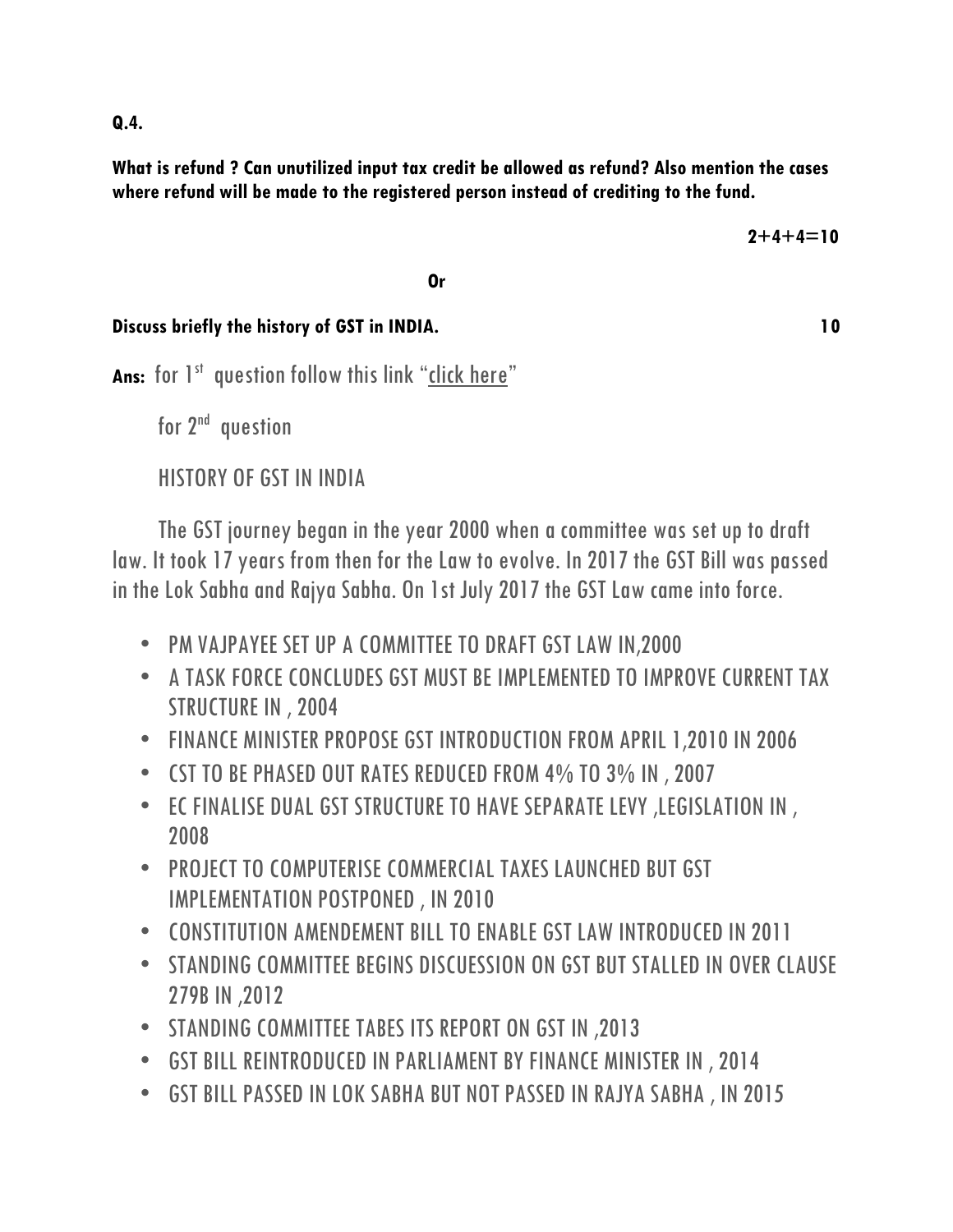- GSTN GOES LIVE IN ,2016
- AMMENDED MODEL GST LAW PASSED IN BOTH HOUSES PRESIDENT GIVES ASSENT IN ,2016
- FOUR SUPPLEMENTARY GST BILLS PASSED IN LOK SABHA AND APPROVED BY CABINED IN ,2017
- RAJYA SABHA PASSES FOUR SUPPLEMENTARY GST BILLS , FINAL GST TO IMPLEMENTED ON JULY 1, 2017
- CLEAR TAX LAUNCHES INDIA'S FIRST GST SOFTWARE
- GST IS LAUNCHED ON 1<sup>ST</sup> JULY, 2017

### **Q.5**

Write short notes on the following as per GST Act: 2 1/2 X 4= 10

**A. Goods** 

**B. Services** 

**C. Agent**

**D. Business**

**Ans :** follow book page no 2.13 (B.B Dam).

*<u>Driverside Contract Contract Contract Contract Contract Contract Contract Contract Contract Contract Contract Contract Contract Contract Contract Contract Contract Contract Contract Contract Contract Contract Contract C*</u>

**What is goods and service tax network (GSTN)? Write the need to create GSTIN. Also explain the services rendered by GSTN.** 

 **2+3+5=10**

**Ans:** follow book page no 2.38 and 2.42 (B.B Dam)

 **By , Suraj karmakar**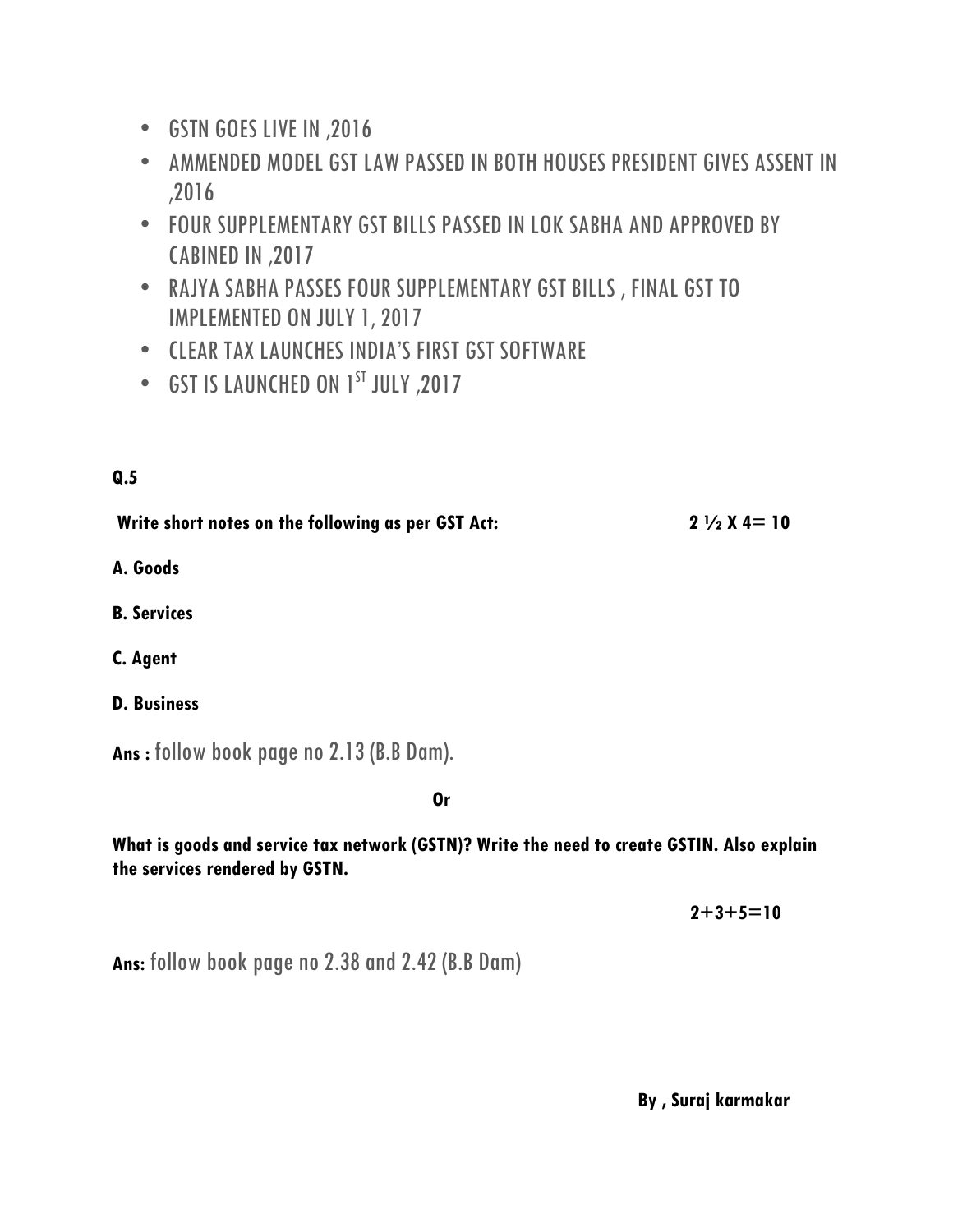**Q.6**

**What is the eligibility for claiming input tax credit? Explain the conditions for claiming input tax credit . 3+7=10**

**Ans :** follow book page no : 3.25 and 3.26 (B.B Dam).

#### *<u>Drawing</u>*  $\overline{\mathbf{O}}$  *Company*  $\overline{\mathbf{O}}$  *Company*  $\overline{\mathbf{O}}$  *Company*  $\overline{\mathbf{O}}$  *Company*  $\overline{\mathbf{O}}$  *Company*  $\overline{\mathbf{O}}$  *Company*  $\overline{\mathbf{O}}$  *Company*  $\overline{\mathbf{O}}$  *Company*  $\overline{\mathbf{O}}$  *Co*

**What is tax invoice? Mention the provision of the AGST Act , 2017 relating to availability of credit in special circumstances . 2+8 =10**

**Ans:** follow book page no 3.1 and 3.2 (B.B Dam).

#### **Q.7**

**What are the advantages of taking registration under GST Act ? Mention persons liable for registration . 5+5=10**

*<u>Driverside</u>* 

**Discuss the provisions under GST act for amendment of registration and cancelation of registration. 5+5=10**

**Ans:** 

# **For 1st question**

**Registration under Goods and Service Tax (GST) regime will confer following advantages to the business: |page no 4.1|**

- 1. For normal registered businesses:
- 2. Take input tax credit
- 3. Make interstate sales without restrictions
- 4. To know more about the Benefits of GST
- 5. For Composition dealers:
- 6. Limited compliance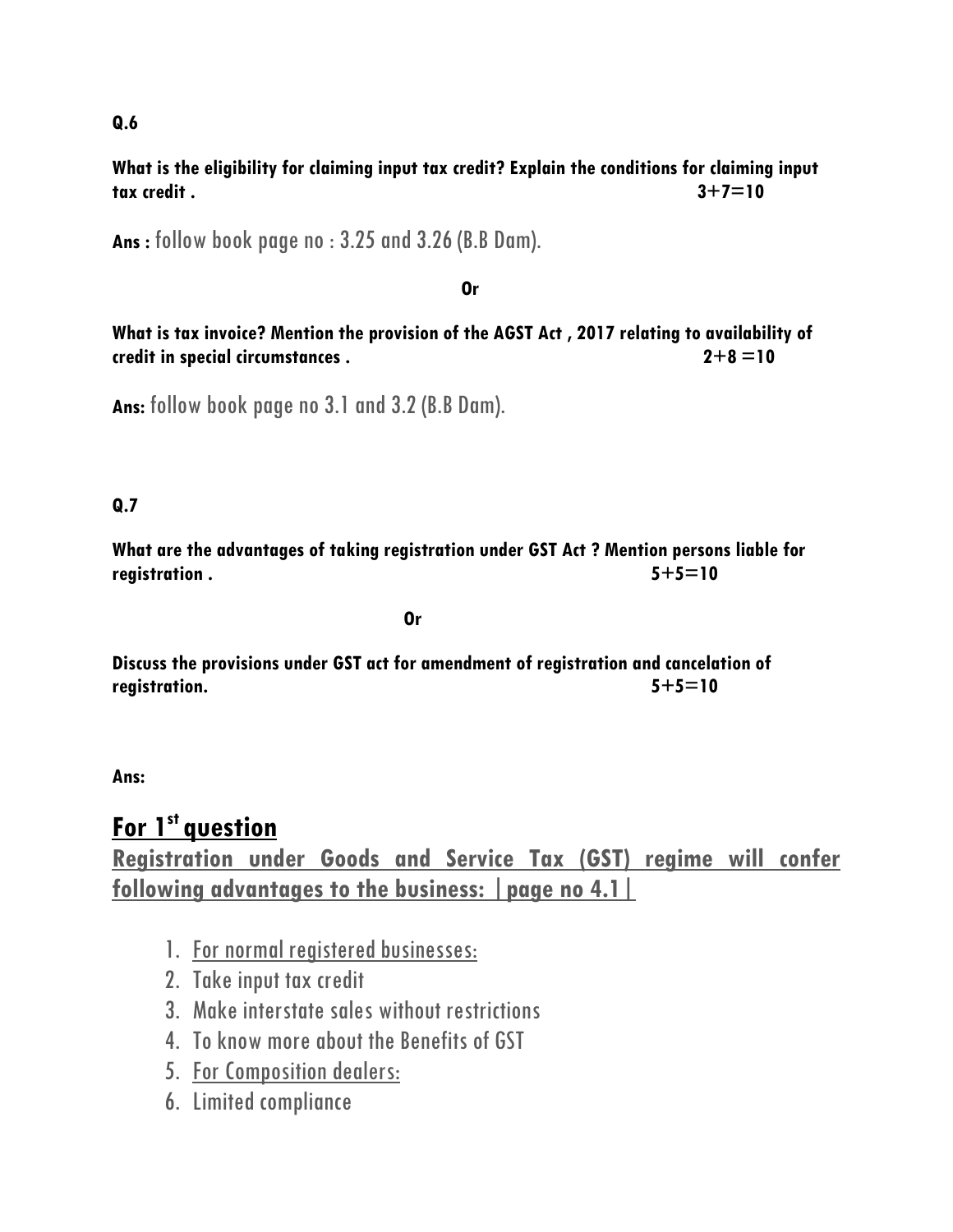- 7. Less tax liability
- 8. High working capital
- 9. To know more about composition scheme
- 10.For businesses that voluntarily opt-in for GST registration (Below Rs. 20 lakhs)
- 11.Take input tax credit
- 12.Make interstate sales without restrictions
- 13.Register on e-commerce websites
- 14.Have a competitive advantage compared to other businesses
- 15.To know more about voluntary registrations

# **Persons liable for registration( section 22) |page no 4.3|**

16.Every supplier shall be liable to be registered under this Act in the State or Union territory, other than special category States, from where he makes a taxable supply of goods or services or both, if his aggregate turnover in a financial year exceeds twenty lakh rupees:

Provided that where such person makes taxable supplies of goods or services or both from any of the special category States, he shall be liable to be registered if his aggregate turnover in a financial year exceeds ten lakh rupees.

- 17.Every person who, on the day immediately preceding the appointed day, is registered or holds a license under an existing law, shall be liable to be registered under this Act with effect from the appointed day.
- 18.Where a business carried on by a taxable person registered under this Act is transferred, whether on account of succession or otherwise, to another person as a going concern, the transferee or the successor, as the case may be, shall be liable to be registered with effect from the date of such transfer or succession.